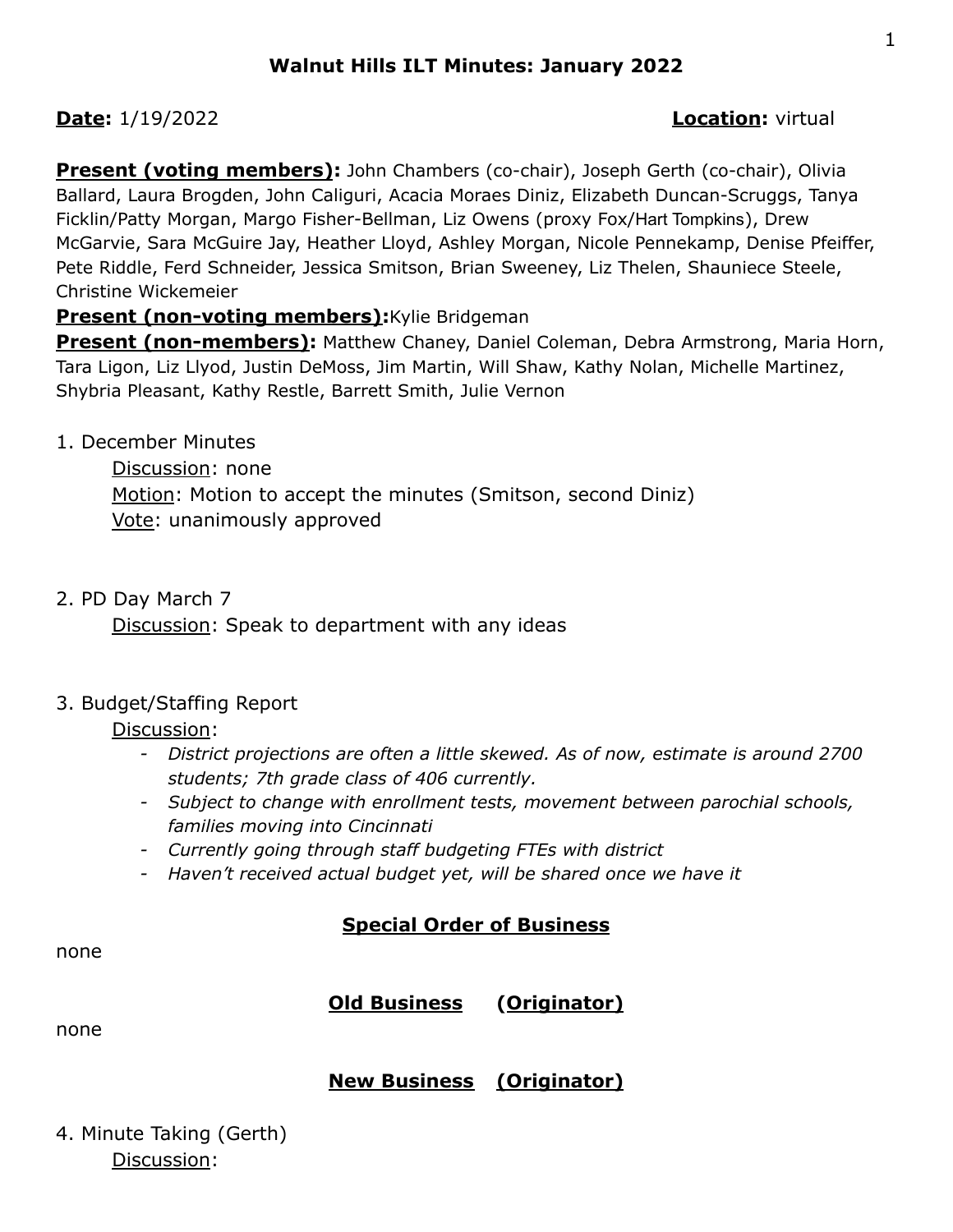# **Walnut Hills ILT Minutes: January 2022**

*- Will seek volunteers first, if no volunteers will rotate the responsibility through representative positions in the order on the sign-in sheet.*

Motion: accept as written (Pfeifer; second Chambers) [see attached] Vote: 20-2-0

5. Spring EOC 2022 Test Administration (Horn/Restle)

Discussion:

- *- Two proposals [presented](https://docs.google.com/document/d/1gs7wLXwJnlJ86hLBq_U7d_pF0dbKsU5y8MW0dndF9PM/edit) (will be sent out to staff)*
- *- Is there a preference? Restle: pros and cons of both, leaning towards A because it can occur in a fewer number of days.*
- *- Important to get the EOC tests completed before AP testing; want to give teachers plenty of time to prepare for any longer blocks*
- *- Why so much time between the two rounds of testing? District sets testing windows, we usually choose first possible week to accommodate make-ups*

**Result:** sent back to departments, possibly presented at faculty meeting (1/24), will be voted on electronically afterwards

6. Open Houses 2022 (Thelen/Nolan)

Discussion:

- *- This is a good idea to help streamline many of the beginning of year tasks, successful experience with other programs at other area high schools*
- *- Are there contractual issues? There is an obligation to hold some sort of open house, but may be time constrained?*
- *- Is this too much in one event? Would involve thousands and thousands of people in the building. Raises big logistical issues.*
- *- How do we handle makeups for people who miss?*
- *- This may be worth exploring as an event to build community after the past few years*

# **Result:** sent back to departments

# 7. CCP & AP (SS/Nolan)

Discussion:

- *- How do we currently promote AP or CCP? Should we be more strongly promoting AP courses (e.g. through the AP fair)*
- *- Are requirements limiting AP and steering kids towards CCP? (e.g. score requirements, applications, etc.)*
- *- What are the advantages and differences between AP and CCP? AP can be more readily accepted by colleges, CCP is more specific to Ohio and less transferable*

**Result:** sent back to departments

Motion to Adjourn: Schneider; second Chambers